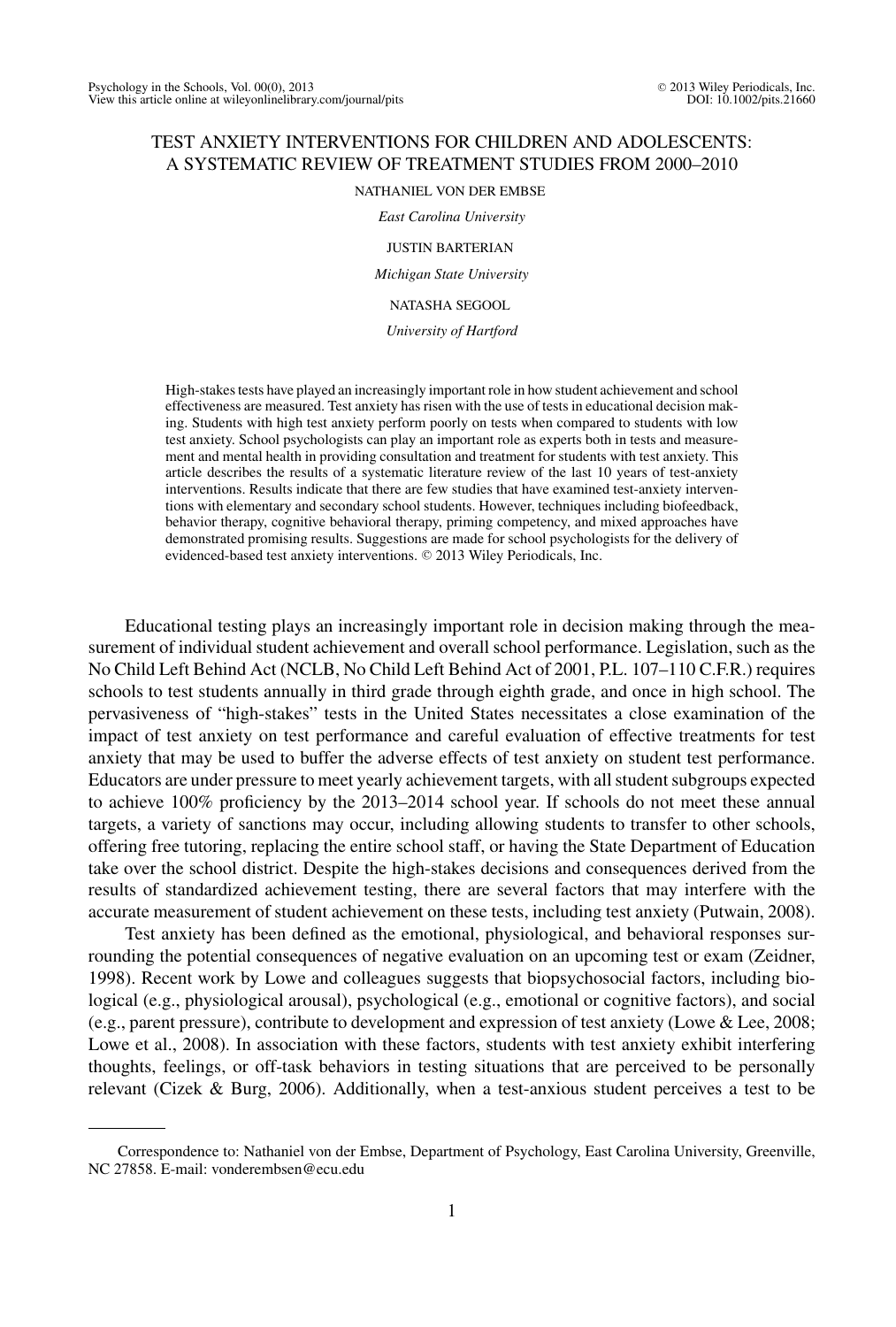threatening and performs less than optimally, that student's maladaptive cognitions are reinforced and test anxiety increases.

It has been estimated that between 10% and 40% of all students suffer from various levels of test anxiety (Gregor, 2005), and students with disabilities, women, and minority students report higher rates of test anxiety (Putwain, 2007; Rosairio et al., 2008; Sena, Lowe, & Lee, 2007; Zeidner, 1990). Test anxiety has been reported to onset as early as age 7 (Connor, 2003), and when present, test anxiety is a disruptive factor in students' academic careers. Students with high levels of test anxiety perform lower on tests and have lower overall academic achievement as measured by grade point averages (McDonald, 2001; Raffety, Smith, & Ptacek, 1997; Segool, Carlson, Goforth, von der Embse, & Barterian, 2013; Sena et al., 2007).

Despite the prevalent and disruptive nature of test anxiety, research on test anxiety has declined since the 1970s and the majority of current test anxiety research takes place outside of the United States (Ziedner, 1998). However, there continues to be important advances in our understanding of test anxiety and effective interventions for treating it. Test anxiety interventions have generally consisted of either antecedent interventions or anxiety reduction interventions. Accommodations and modifications to the testing method, such as team testing and portfolio assessments, have been offered as alternatives designed to reduce/avoid test anxiety (Hurren, Rutledge, & Garvin, 2006). Test anxiety intervention research has primarily examined the effects of cognitive–behavioral methods and skill-building interventions to reduce test anxiety and improve test performance (Gregor, 2005; Sapp & Farrell, 1994); however, the small sample sizes of most studies limit the generalizability of findings (von der Embse, 2011).

Although now more than a decade old, the most recent published meta-analysis evaluating the effectiveness of test anxiety interventions was undertaken by Ergene (2003). This meta-analysis examined psychology and education research indexes (e.g., ERIC, PsychINFO, Digital Dissertation Abstracts) and identified 39 published studies and 17 unpublished studies from 1973 to 1998 that included a control group, random assignment, and test anxiety outcome data. Behavioral  $(n = 45; ES = .80)$  and cognitive  $(n = 16; ES = .63)$  approaches were effective in reducing test anxiety; combined approaches such as behavioral–skill-based ( $n = 4$ ,  $ES = 1.10$ ) or cognitive– skill-based ( $n = 2$ ,  $ES = 1.22$ ) produced the highest effective sizes (Cohen, 1988; Ergene, 2003). A large majority of the treatment groups included in the review focused on university students (*n* = 76) and only 12 treatment groups included elementary and high school students. Because university students are not representative of K–12 students (i.e., those students who attend higher education are generally high achievers), results from this meta-analysis may not be applicable to K-12 students.

As indicated by Ergene (2003), there is a lack of research on test anxiety intervention programs designed for elementary, middle, and high school students. Similarly, Hembree (1988) suggests that test anxiety has become an increasing concern among K-12 students. Therefore, a critical review of effective test anxiety interventions for kindergarten through 12th-grade students is paramount. The goal of this article is to address this void by systematically evaluating test anxiety intervention research from 2000 to 2010 with the goal of synthesizing the literature on effective test anxiety interventions for school-aged youth so that school psychologists are best prepared to support the success of students with test anxiety.

#### **METHODS**

The authors conducted a preliminary review of evidence-based treatments for generalized anxiety disorders in youth to serve as a foundation for a more narrow and systematic review of test anxiety interventions. Treatments for generalized anxiety disorders have been characterized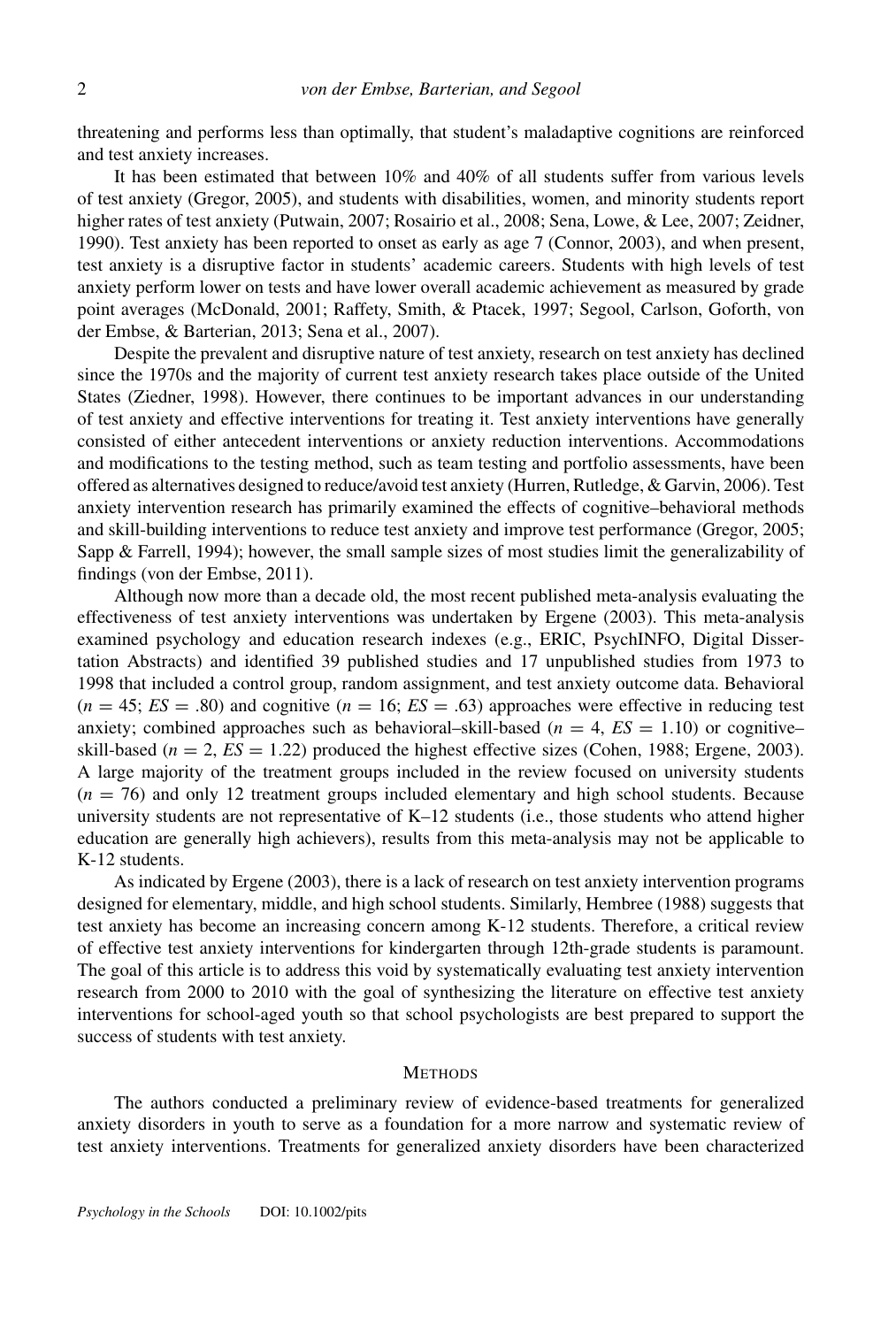in several modalities including self-control desensitization, self-monitoring, applied relaxation or progressive muscle relaxation, and cognitive restructuring (Borkovec & Costello, 1993). A metaanalysis by Borkovec and Whisman (1996) identified behavioral techniques (e.g., relaxation training) that generally had higher effect sizes than cognitive-type therapies. However, combined approaches (e.g., cognitive–behavioral treatments with anxiety-management training) were found to be most effective in a meta-analysis by Gould and colleagues (Gould, Otto, Pollack, & Yap, 1997). In sum, although behavioral interventions and cognitive interventions were both found to be effective in treating generalized anxiety disorders, combined approaches appear to be most efficacious. The evidence-based practices identified for generalized anxiety disorders were compared to the test anxiety treatments identified in the present review.

A comprehensive literature review was conducted in order to identify relevant articles that address the treatment of test anxiety among K–12 students using three prominent electronic databases in psychology and education (PsycInfo, PsycArticles, and ERIC). The search was restricted to studies published in English, peer-reviewed journals between 2000 and 2010. Group studies and single-case designs that were quasi-experimental or experimental were included. Search terms included: test anxiety, exam anxiety, test stress, exam stress, intervention, and treatment. The initial search yielded 92 results. Next, a multistep procedure was used to identify articles that qualified for inclusion in this study. First, two authors (NvE and JB) reviewed article titles and abstracts to determine whether the studies evaluated a test anxiety intervention or treatment procedure, resulting in 40 potential articles. Second, these 40 articles were reviewed independently to determine whether the studies described an intervention or treatment procedure for test anxiety among kindergarten through 12thgrade students. Thirteen articles were identified through this method, with an interrater reliability of 98%. When disagreement occurred, the authors reviewed the article together and came to an agreement regarding study inclusion until 100% agreement was achieved. For example, the Cheek, Bradley, Reynolds, & Coy (2002) article was not included in the review after both authors agreed the methodology was not empirical in nature and lacked the required pre- and postintervention data collection. Finally, three articles were excluded from the current study because they did not contain specific outcome data on student test anxiety from pre- to posttreatment.

Results indicated that only 10 studies evaluated the efficacy or effectiveness of test anxiety intervention/treatment programs in comparison to no treatment with kindergarten through 12thgrade children in the last 10 years, with nine studies finding promising results in reducing test anxiety. All of the studies identified focused on adolescent and high school students, except for Larson and colleagues (2010) who examined the use of an intervention among third-grade students, and Faber (2010) who examined the use of an intervention among third- through ninth-grade students. Interventions were delivered internationally, with four studies implemented in the United States, two in Germany, and one each in Great Britain, India, Israel, and Nigeria. Study designs and effect sizes are summarized in Table 1. Effect sizes were calculated for studies with a pre–post design and between group designs.

Effect sizes, which is a standardized metric used to compare effectiveness, were calculated for each study included in the review. The effect size indicates the level of difference in standard deviations between a within-group sample's scores on a given measure from pre- to posttreatment or a between-group study's scores on a given measure across the treatment and control groups. In interpreting the magnitude of the effect, Cohen categorized effect sizes as small ( $d \le 0.20$ ), medium  $(d = 0.50)$ , or large  $(d \ge 0.80)$  (Cohen, 1988). Effect sizes were calculated using formulas from Lipsey and Wilson (2001), which are summarized in the following.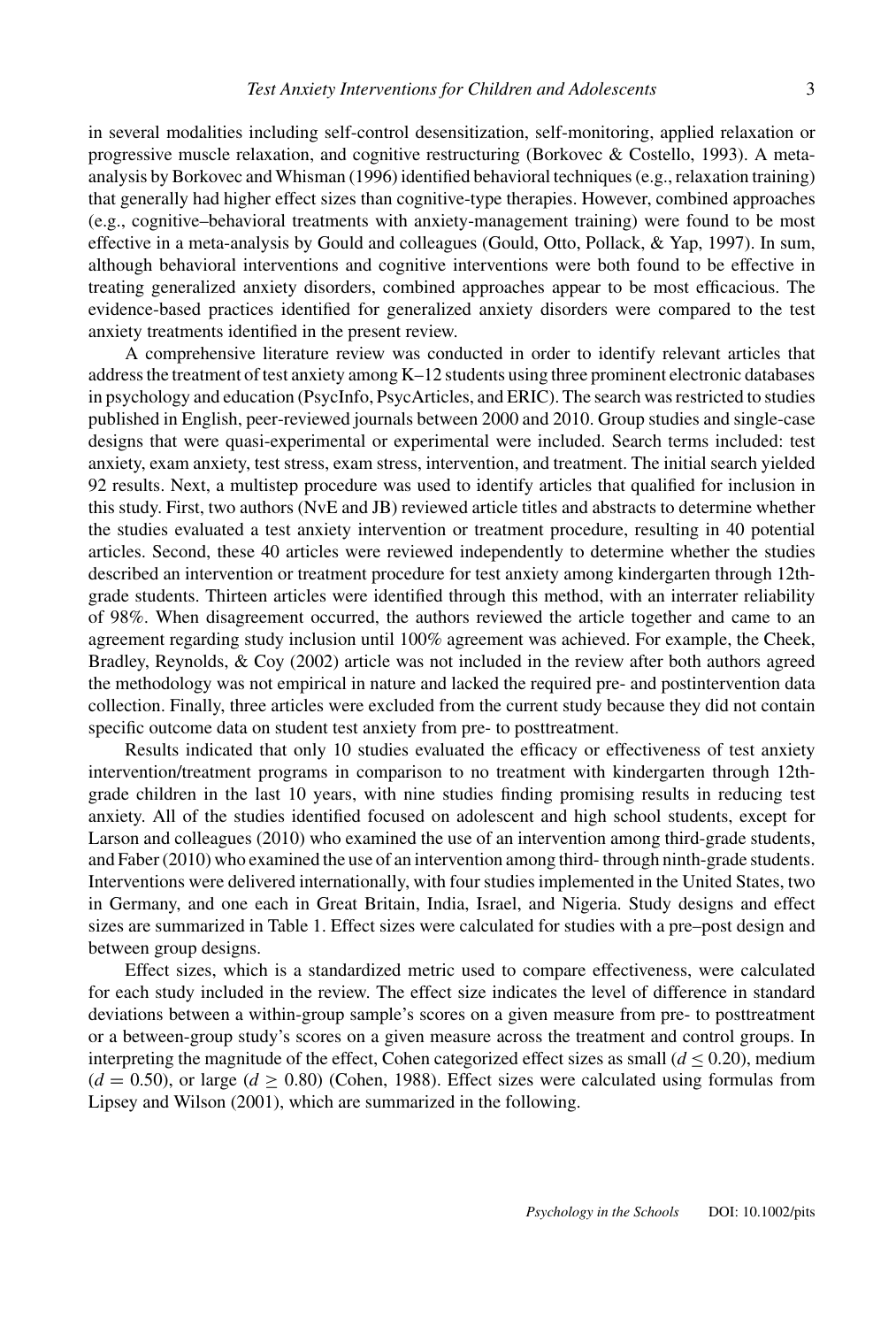| Table                   | <b>Summary of Reviewed Studies</b>                                                                                                                    |                                                                                                                                                                                                                                                                                                                                                                                                                                                                                                                                                                                                                                             |                                                         |                                                                                                                                                                               |                                                                                                                                                                                                                               |
|-------------------------|-------------------------------------------------------------------------------------------------------------------------------------------------------|---------------------------------------------------------------------------------------------------------------------------------------------------------------------------------------------------------------------------------------------------------------------------------------------------------------------------------------------------------------------------------------------------------------------------------------------------------------------------------------------------------------------------------------------------------------------------------------------------------------------------------------------|---------------------------------------------------------|-------------------------------------------------------------------------------------------------------------------------------------------------------------------------------|-------------------------------------------------------------------------------------------------------------------------------------------------------------------------------------------------------------------------------|
| First Author,<br>Year   | Characteristics<br>$n \&$ Student                                                                                                                     | Intervention Focus & Methodology                                                                                                                                                                                                                                                                                                                                                                                                                                                                                                                                                                                                            | Design &<br>Duration                                    |                                                                                                                                                                               | Treatment Measures, Effect Size (Positive ES<br>Indicates Change in the Desired Direction)                                                                                                                                    |
| Bradley et al.,<br>2010 | $n = 136$                                                                                                                                             | Focus: Emotion-focused techniques to control stress<br>and test anxiety                                                                                                                                                                                                                                                                                                                                                                                                                                                                                                                                                                     | with a wait-list<br>experimental<br>control<br>Quasi-   | Treated (vs. untreated) high test anxiety students                                                                                                                            | showed a number of significant treatment effects:                                                                                                                                                                             |
|                         | $\overline{\mathbf{S}}$<br>large high school<br>United States; two<br>Age: Mean: 15.3<br>Location/setting<br>in Northern<br>California<br>Grade: 10th | format. Resilient Educator Program: Professional<br>computer program that provides heart rate data in<br>TestEdge Intervention: Teachers instruct students<br>development sessions for teachers regarding the<br>teaching/implementing biofeedback techniques.<br>in coherence-building tools and technologies to<br>improve test preparation, retention of material,<br>Methodology: Teacher administered, classroom<br>and awareness of emotions. Freeze-Framer<br>techniques to achieve heart rate coherence<br>Interactive Learning System: Biofeedback<br>order for participants to apply relaxation<br>Freeze-Framer intervention and | teacher training<br>sessions, 2-day<br>$12, 20$ -minute | measures under stress<br><b>Student Opinion Survey</b><br>Test Anxiety Inventory<br>Psychophysiological<br>California Standards<br>(TAI): Modified<br>Test (CST)<br>$(SOS)$ : | Negative affect, d = .68<br>Emotionality, $d = 1.21$<br>Other 6 subscales, NS<br>English language, NS<br>Coherence, $d = 1.81$<br>Heart rate (HR), NS<br>Stand. dev. of HR,<br>Global, $d = .84$<br>$\rm d= .67$<br>Worry, NS |
| Carter et al.,<br>2005  | $n=38$                                                                                                                                                | Focus: Test-taking skills                                                                                                                                                                                                                                                                                                                                                                                                                                                                                                                                                                                                                   | experimental<br>design<br>Quasi-                        | Two treated groups showed increased achievement<br>and one group showed decreased test anxiety                                                                                |                                                                                                                                                                                                                               |
|                         |                                                                                                                                                       |                                                                                                                                                                                                                                                                                                                                                                                                                                                                                                                                                                                                                                             |                                                         |                                                                                                                                                                               | (Continued)                                                                                                                                                                                                                   |

## 4 *von der Embse, Barterian, and Segool*

*Psychology in the Schools* DOI: 10.1002/pits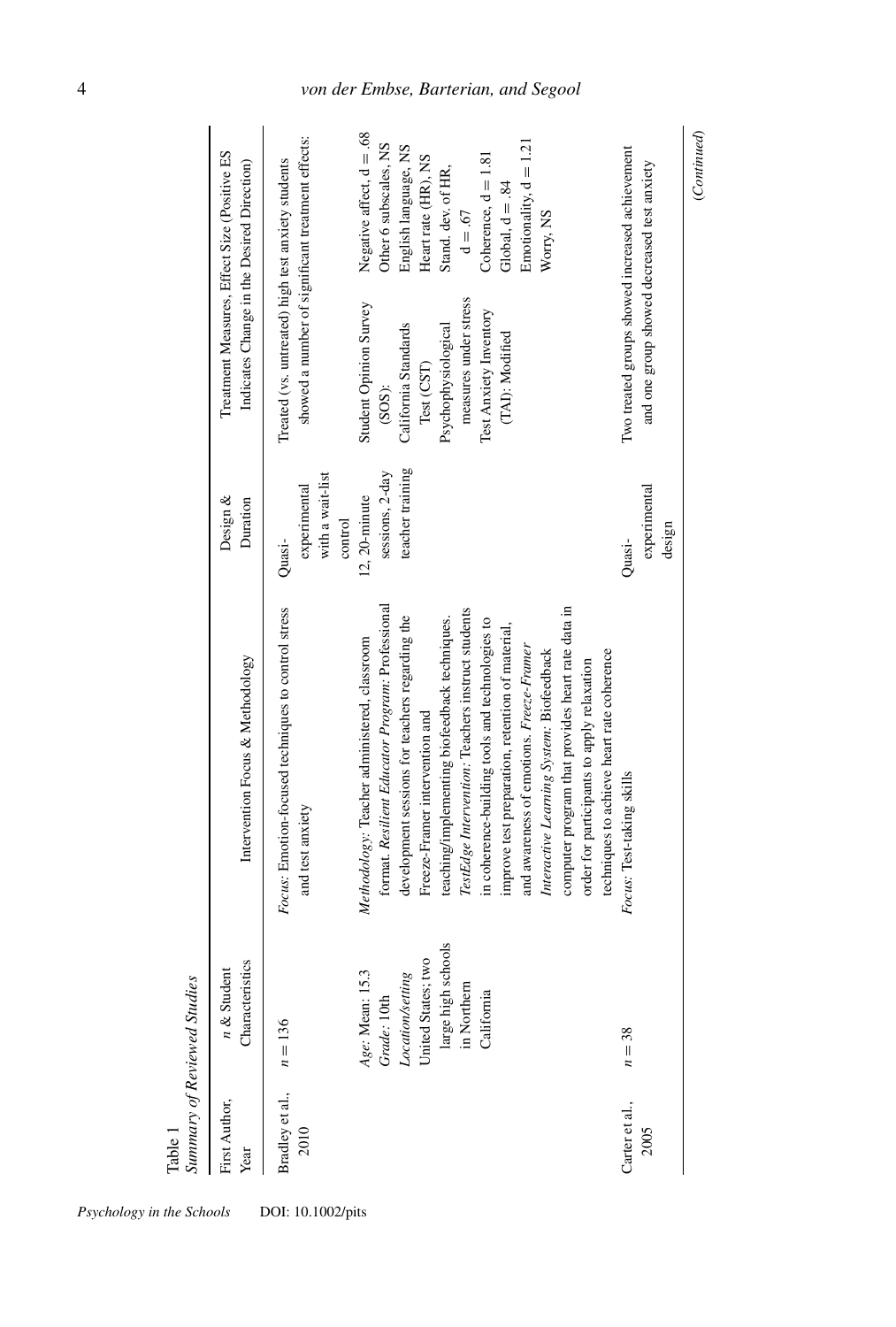| Continued<br>Table 1          |                                                                                                                           |                                                                                                                                                                                                                                                                                                                                                                          |                                                                                        |                                                                                               |                                                                                                                                                                                     |
|-------------------------------|---------------------------------------------------------------------------------------------------------------------------|--------------------------------------------------------------------------------------------------------------------------------------------------------------------------------------------------------------------------------------------------------------------------------------------------------------------------------------------------------------------------|----------------------------------------------------------------------------------------|-----------------------------------------------------------------------------------------------|-------------------------------------------------------------------------------------------------------------------------------------------------------------------------------------|
| First Author,<br>Year         | Characteristics<br>$n &$ Student                                                                                          | Intervention Focus & Methodology                                                                                                                                                                                                                                                                                                                                         | Design $&$<br>Duration                                                                 |                                                                                               | Treatment Measures, Effect Size (Positive ES<br>Indicates Change in the Desired Direction)                                                                                          |
|                               | United States; large<br>Age: 15-19, with<br>Location/Setting<br>urban district<br>Grade(s): High<br>school<br><b>IEPs</b> | interventionist teaches students the following six<br>Academic skill building intervention where the<br>test-taking strategies: bubble sheet completion<br>Methodology: Researcher administered, group<br>and timing, sorting problems, estimation,<br>format. Test Taking Strategy Instruction:<br>substitution and backsolving, recopying<br>problems, and elimination | $6, 90$ -minute<br>lessons                                                             | Test Anxiety Inventory<br>Simulated Tennessee<br>Achievement<br>Competency<br>Program<br>(BA) | $G_{\text{TP}}$ 1, NS; $G_{\text{TP}}$ 2, $d =$<br>Grp 1, NS; Grp 2, $d =$<br>Math, Grp 1, d = .54;<br>Grp 1, NS; Grp 2, NS<br>Emotion<br>Total,<br>Worry,<br>$\frac{48}{5}$<br>53. |
| Egbochuku &<br>Obodo,<br>2005 | Grade: High school<br>settingNigeria;<br>Age: Unreported<br>Location/<br>Lagos<br>$n = 78$                                | format Systematic Desensitization: Author did not<br>Focus: Reduction of anxiety during test taking<br>Methodology: Researcher administered, group<br>specify specific techniques                                                                                                                                                                                        | design, with a<br>no-treatment<br>$12, 30$ -minute<br>Randomized<br>sessions<br>contro | Test Anxiety Inventory<br>(TAI), Nigerian<br>effects:<br>version                              | Systematic desensitization treated (vs. untreated) high<br>test anxiety students showed significant treatment<br>Grp 2, d = .54<br>Global, $d = .70$                                |
|                               |                                                                                                                           |                                                                                                                                                                                                                                                                                                                                                                          |                                                                                        |                                                                                               | (Continued)                                                                                                                                                                         |

*Test Anxiety Interventions for Children and Adolescents* 5

*Psychology in the Schools* DOI: 10.1002/pits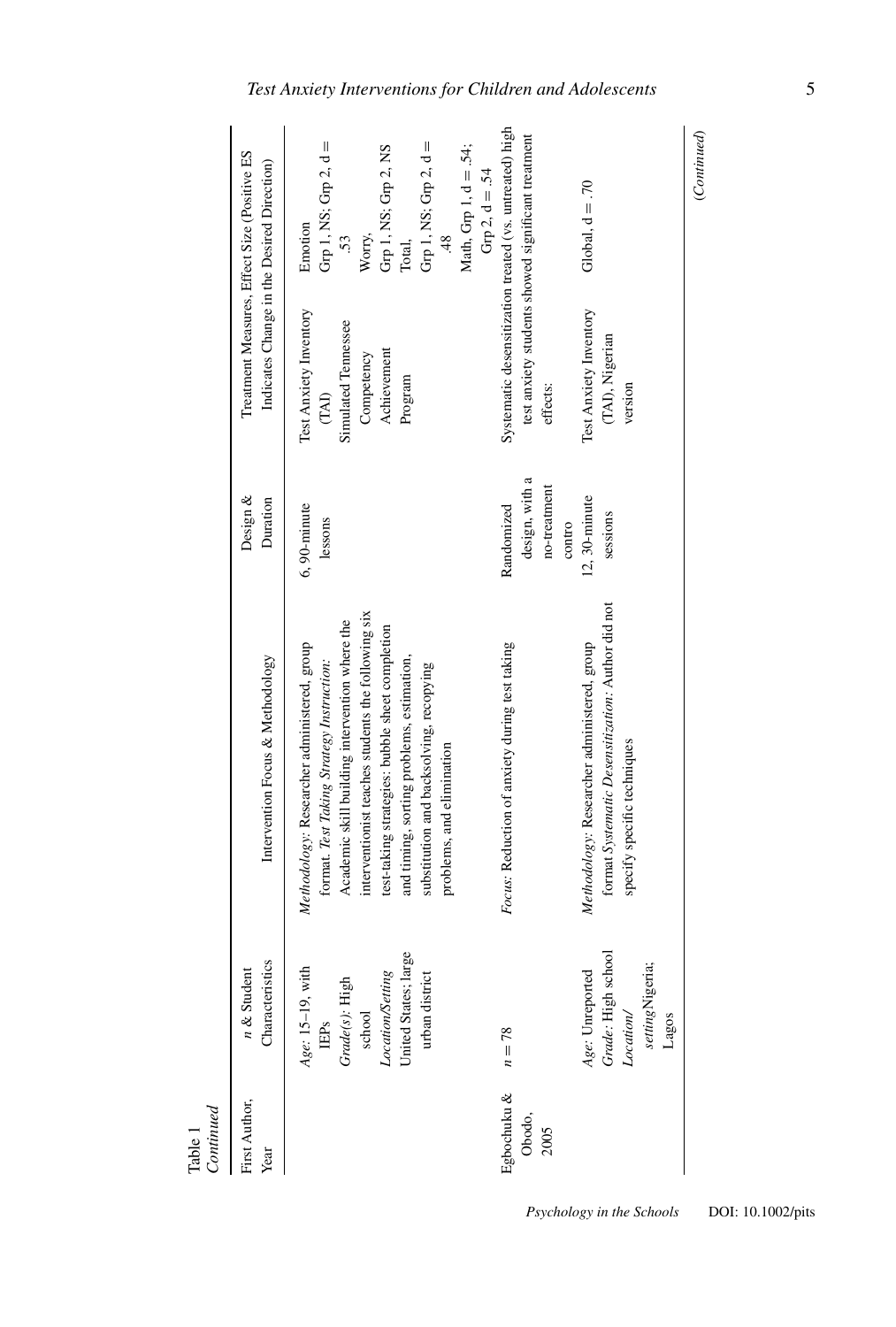| Continued<br>Table 1  |                                                                                    |                                                                                                                                                                                                                                                                                                                                                                                                                                                                                                                                                                                                    |                                                                                                     |                                                                                                                                                                                              |                                                                                                                                                                                                       |
|-----------------------|------------------------------------------------------------------------------------|----------------------------------------------------------------------------------------------------------------------------------------------------------------------------------------------------------------------------------------------------------------------------------------------------------------------------------------------------------------------------------------------------------------------------------------------------------------------------------------------------------------------------------------------------------------------------------------------------|-----------------------------------------------------------------------------------------------------|----------------------------------------------------------------------------------------------------------------------------------------------------------------------------------------------|-------------------------------------------------------------------------------------------------------------------------------------------------------------------------------------------------------|
| First Author,<br>Year | Characteristics<br>$n \&$ Student                                                  | Intervention Focus & Methodology                                                                                                                                                                                                                                                                                                                                                                                                                                                                                                                                                                   | Design $\&$<br>Duration                                                                             |                                                                                                                                                                                              | Treatment Measures, Effect Size (Positive ES<br>Indicates Change in the Desired Direction)                                                                                                            |
| Faber, 2010           | $n = 21$                                                                           | Focus: Academic strategies for spelling                                                                                                                                                                                                                                                                                                                                                                                                                                                                                                                                                            | with a wait-list<br>experimental,<br>contro<br>Quasi-                                               | Students receiving training showed significant                                                                                                                                               | pre-post treatment effects according to the author:                                                                                                                                                   |
|                       | Grade: 3rd-9th, with<br>Age: Unreported<br>Location/setting<br>dyslexia<br>Germany | training sequence that included visual algorithms<br>Methodology: Unknown leader, individual format.<br>Academic Strategy Instruction: Consisted of a<br>and verbal self-instructions for determining<br>spellings of words                                                                                                                                                                                                                                                                                                                                                                        | 80, 60-minute<br>sessions                                                                           | Test anxiety: Worry and<br>Spelling achievement<br>emotionality<br>author-scale                                                                                                              | Performance, $d = 3.56$<br>$\lvert \rvert$<br>Spelling-specific, d<br>1.93                                                                                                                            |
| Gregor, 2005          | $n = 105$                                                                          | Focus: Reduction of anxiety during test taking                                                                                                                                                                                                                                                                                                                                                                                                                                                                                                                                                     | conditions and<br>experimental,<br>experimental<br>one attention<br>with three<br>control<br>Quasi- | pre-post effects. ES could not be calculated.                                                                                                                                                | Students receiving treatment showed some significant                                                                                                                                                  |
|                       | Great Britain:<br>Location/setting<br>Upper school<br>Grade: Year 11<br>Age: 16-17 | Focused on positively addressing anxiety feelings,<br>awareness of body and breathing, identifying the<br>Methodology: Teacher and researcher administered,<br>negative cognitions surrounding test taking, and<br>feelings of stress, and using specific relaxation<br>Therapy (CBT): Included information on how<br>replacing negative thoughts with positive and<br>skills to reduce stress. Cognitive Behavioral<br>useful cognitions. Mixed: Consisted of both<br>thoughts can influence feelings, addressing<br>classroom format. Relaxation Techniques:<br>relaxation and CBT interventions | 5, 45-minute<br>sessions                                                                            | Secondary Education<br>Revised - Systematic<br>Observation: Teacher<br>Conner's Rating Scales<br>Friedben Test Anxiety<br>General Certificate of<br>(GCSE) Exam<br>Scale (FTA)<br>Behavioral | performed better than<br>control groups were<br>less anxious. Mixed<br>Relaxation, CBT, and<br>across all groups<br>group was more<br>Mixed group alone<br>Student report, NS<br>expected<br>anxious. |

(*Continued*)

6 *von der Embse, Barterian, and Segool*

*Psychology in the Schools* DOI: 10.1002/pits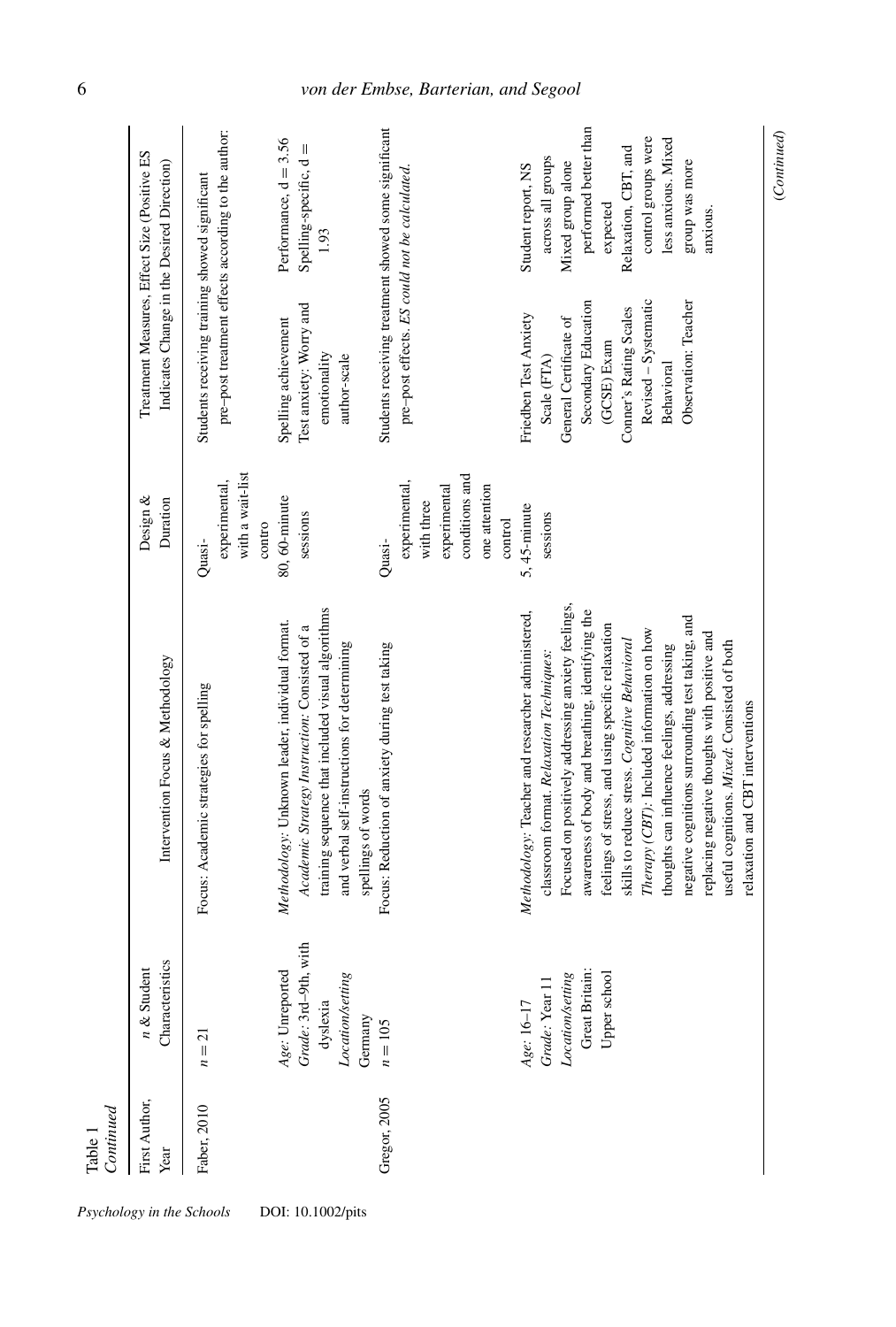| Continued<br>Table 1  |                                                                                                           |                                                                                                                                                                                                                                                                                                                                                                                                                               |                                                                                                     |                                                                                                                                                                                                                                                                                                                                                                                    |  |
|-----------------------|-----------------------------------------------------------------------------------------------------------|-------------------------------------------------------------------------------------------------------------------------------------------------------------------------------------------------------------------------------------------------------------------------------------------------------------------------------------------------------------------------------------------------------------------------------|-----------------------------------------------------------------------------------------------------|------------------------------------------------------------------------------------------------------------------------------------------------------------------------------------------------------------------------------------------------------------------------------------------------------------------------------------------------------------------------------------|--|
| First Author,<br>Year | Characteristics<br>$n \&$ Student                                                                         | Intervention Focus & Methodology                                                                                                                                                                                                                                                                                                                                                                                              | Design &<br>Duration                                                                                | Treatment Measures, Effect Size (Positive ES<br>Indicates Change in the Desired Direction)                                                                                                                                                                                                                                                                                         |  |
| Lal Zinta,<br>2008    | $n = 240$                                                                                                 | Focus: Guided mastery technique to reduce test<br>anxiety                                                                                                                                                                                                                                                                                                                                                                     | conditions-two<br>Design with 8<br>experimental<br>experimental<br>castes and 4<br>groups<br>Quasi- | anxiety, whereas two of four low groups increased.<br>All four high test-anxious groups decreased in test                                                                                                                                                                                                                                                                          |  |
|                       | Age: Not specified<br>India; Shimla<br>Location/setting<br>Grade: Senior<br>secondary<br>students<br>Town | presented with 20 anagrams during a session with<br>enhance accuracy. In addition, the interventionist<br>provided guidance and encouragement when the<br>the interventionist. The interventionist provided<br>Methodology: Researcher administered, individual<br>format. Guided Mastery Task: Students were<br>student struggled, was off-task, or displayed<br>positive feedback and negative feedback to<br>helplessness. | session, duration<br>unknown                                                                        | LSE-LTA, $d = -0.92$<br>$HSE-LTA$ , $d = -0.91$<br>$\text{HSE-HTA}, \text{d} = 1.67$<br>Nonscheduled Caste<br>$HSE-HTA, d = 1.02$<br>LSE-HTA, $d = 1.12$<br>LSE-HTA, $d = .45$<br><b>Scheduled Caste</b><br>HSE-LTA, NS<br>LSE-LTA, NS<br>Test Anxiety Inventory -<br>(groups: High HTA,<br>(groups: High HSE,<br>General Self-Efficacy<br>Hindi Version<br>Low, LTA)<br>Low, LSE) |  |
| Lang & Lang,<br>2010  | $n = 451$                                                                                                 | Focus: Increase perceptions of self-competence<br>before taking an exam                                                                                                                                                                                                                                                                                                                                                       | cluster) with no<br>controlled<br>(stratified<br>Randomized<br>treatment<br>control<br>design       | predicted test performance, but between group<br>Posttreatment cognitive test anxiety significantly<br>t-tests were not significant                                                                                                                                                                                                                                                |  |

# *Test Anxiety Interventions for Children and Adolescents* 7

(*Continued*)

 $\left(Continued\right)$ 

*Psychology in the Schools* DOI: 10.1002/pits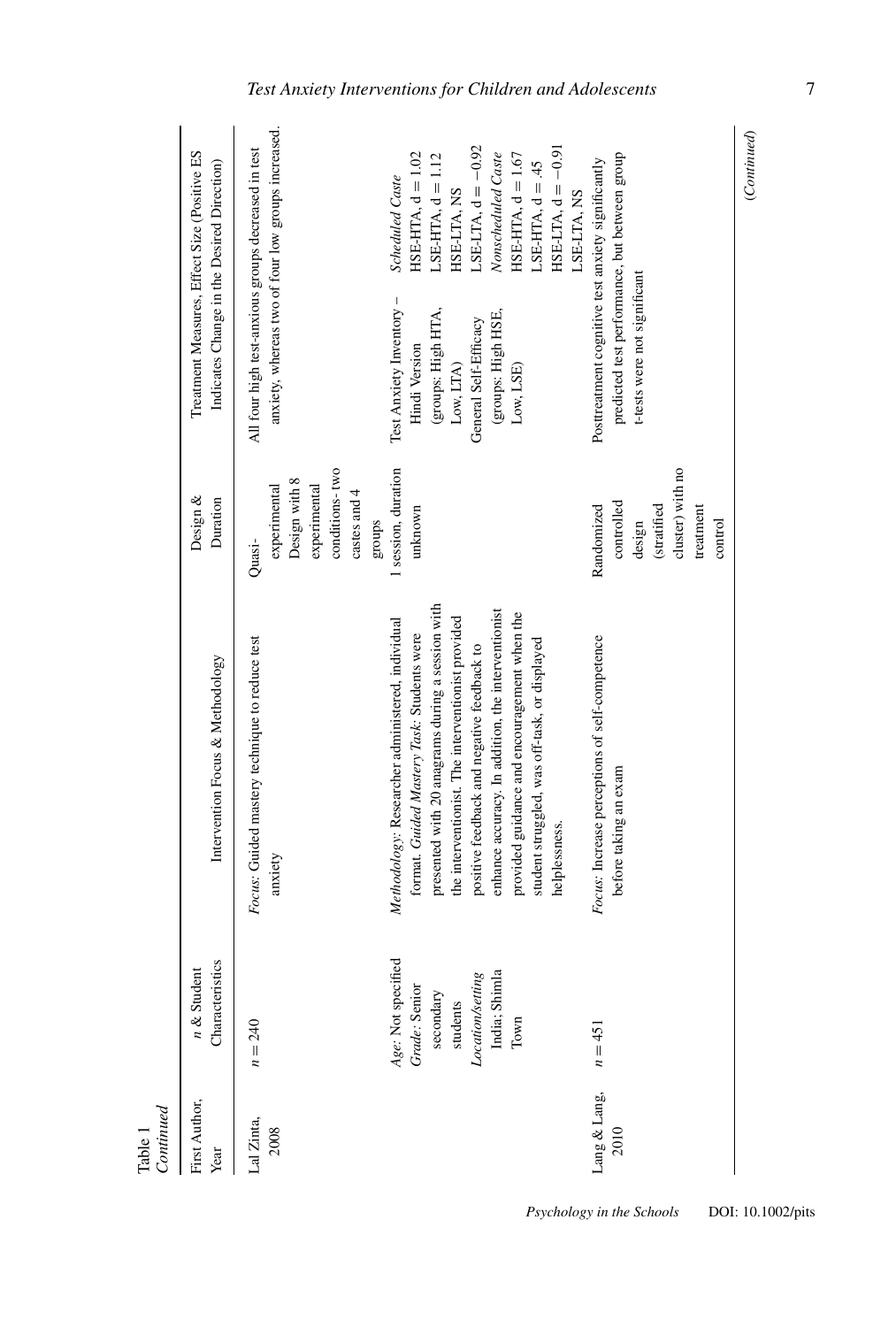| Continued<br>Table 1   |                                                                                                                     |                                                                                                                                                                                                                                                                                                                                                                                                                                                                                                                         |                                                                                                            |                                                                                                                                                                                                                                           |                                                                                                                                                                                                                                                                              |
|------------------------|---------------------------------------------------------------------------------------------------------------------|-------------------------------------------------------------------------------------------------------------------------------------------------------------------------------------------------------------------------------------------------------------------------------------------------------------------------------------------------------------------------------------------------------------------------------------------------------------------------------------------------------------------------|------------------------------------------------------------------------------------------------------------|-------------------------------------------------------------------------------------------------------------------------------------------------------------------------------------------------------------------------------------------|------------------------------------------------------------------------------------------------------------------------------------------------------------------------------------------------------------------------------------------------------------------------------|
| First Author,<br>Year  | Characteristics<br>$n &$ Student                                                                                    | Intervention Focus & Methodology                                                                                                                                                                                                                                                                                                                                                                                                                                                                                        | Design $&$<br>Duration                                                                                     |                                                                                                                                                                                                                                           | Treatment Measures, Effect Size (Positive ES Indicates<br>Change in the Desired Direction)                                                                                                                                                                                   |
|                        | Grades: Secondary<br>Age: Mean: 16.54<br>and vocational<br>Location/setting<br>Not specified<br>students<br>Germany | Students were asked to think about a person<br>nine abilities the individual possessed, five<br>scientific and technical problems. Students<br>to nine adjectives regarding the personality<br>who possessed skills in accurately solving<br>were then instructed to write down five to<br>sentences about how this individual feels<br>classroom format. Priming Competency:<br>and values of the individual, and three<br>when they are about to solve difficult<br>Methodology: Researcher administered,<br>problems | 10 minutes                                                                                                 | Test Anxiety Inventory -<br>worry questionnaire<br>Task engagement and<br>Wonderlic Personnel<br>Verbal-analogies<br>German Version<br>Wilde Intelligence<br>Test-2,<br>subtest<br>Test                                                   | cognitive test anxiety<br>cognitive test anxiety<br>Engagement, Grp 2, NS<br>after intervention, d<br>after intervention, d<br>Grp 1, NS; Grp 2, NS<br>Grp 1, NS; Grp 2, NS<br>Worry, Grp 2, NS<br>Predicting using<br>Predicting using<br>Emotion,<br>Cognitive,<br>$= .78$ |
| Larson et al.,<br>2010 | Age: 8-10-year-olds<br>Grade: Third grade<br>Midwestern United<br>Location/setting<br><b>States</b><br>$n = 177$    | Focus: Reduction of anxiety before and during<br>muscle relaxation intervention that required<br>muscle groups and included deep breathing<br>Methodology: Researcher administered, group<br>intervention that includes diaphragmatic<br>format. Elevator Breathing: Relaxation<br>children to contract and relax various<br>Relaxation for Children: Progressive<br>breathing and visualization. Guided<br>test taking<br>exercises                                                                                    | design with a<br>experimental<br>no treatment<br>Ten sessions,<br>unknown<br>duration<br>control<br>Quasi- | differences in test anxiety between control and<br>Treated students in two groups reported less test<br>anxiety from pre-post test, but there were no<br>experimental groups at posttreatment<br>Westside Test Anxiety<br>Scale, modified | Grp 1, $d = .23$ ;<br>Grp 2, $d = .53$<br>$= .75$<br>Total,                                                                                                                                                                                                                  |

(*Continued*)

 $(Continued)$ 

## 8 *von der Embse, Barterian, and Segool*

*Psychology in the Schools* DOI: 10.1002/pits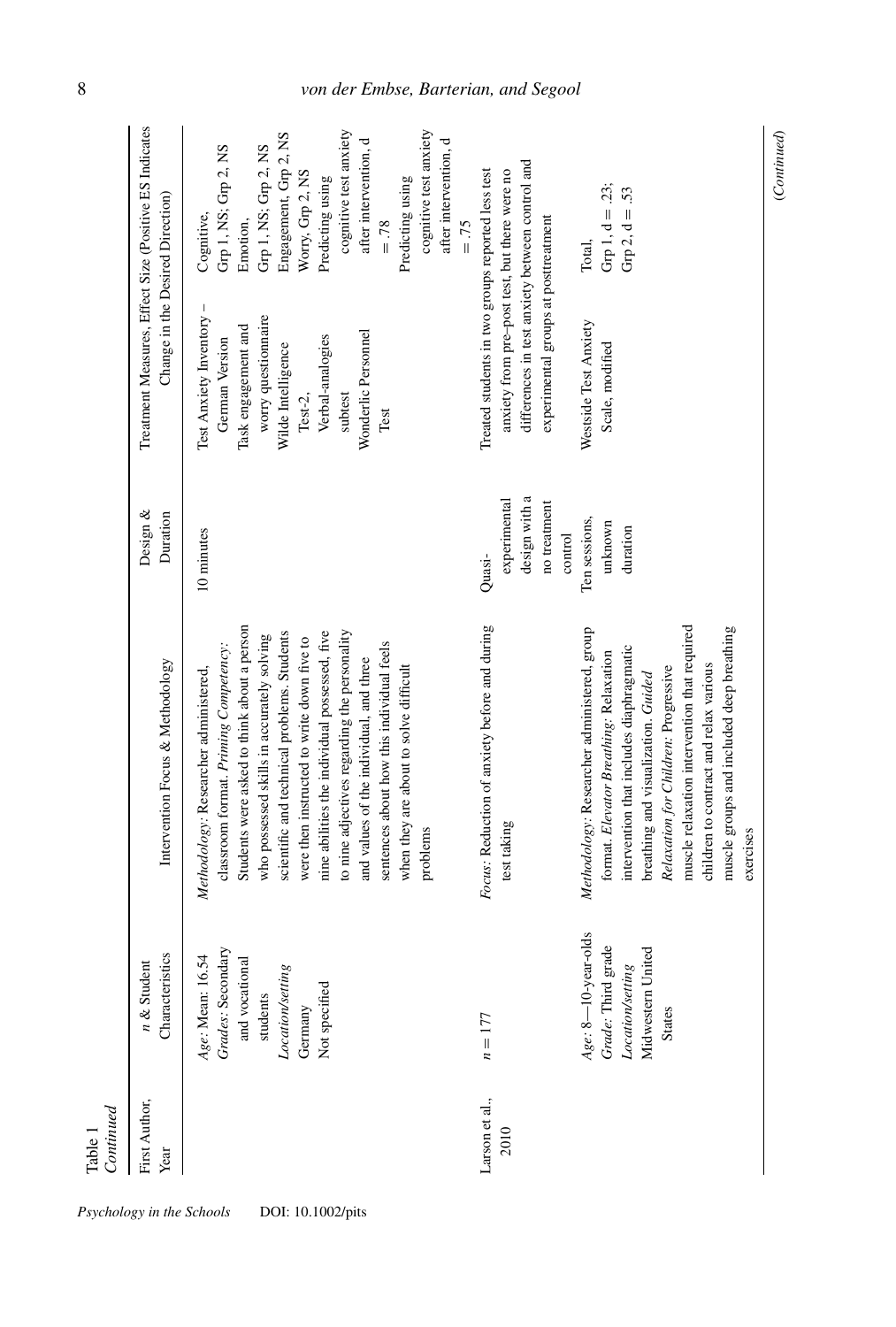| Continued<br>Table 1      |                                                                                                                   |                                                                                                                                                                                                                                                                                                                                                                                                                                                                                      |                                                                       |                                                                                                                                                                                                                   |                                                                                                                                                                                                                                |
|---------------------------|-------------------------------------------------------------------------------------------------------------------|--------------------------------------------------------------------------------------------------------------------------------------------------------------------------------------------------------------------------------------------------------------------------------------------------------------------------------------------------------------------------------------------------------------------------------------------------------------------------------------|-----------------------------------------------------------------------|-------------------------------------------------------------------------------------------------------------------------------------------------------------------------------------------------------------------|--------------------------------------------------------------------------------------------------------------------------------------------------------------------------------------------------------------------------------|
| First Author,<br>Year     | Characteristics<br>$n \&$ Student                                                                                 | Intervention Focus & Methodology                                                                                                                                                                                                                                                                                                                                                                                                                                                     | Design &<br>Duration                                                  |                                                                                                                                                                                                                   | Treatment Measures, Effect Size (Positive ES Indicates<br>Change in the Desired Direction)                                                                                                                                     |
| Weems et al.,<br>2009     | $n=73$                                                                                                            | Focus: Reduction of test anxiety                                                                                                                                                                                                                                                                                                                                                                                                                                                     | design with a<br>experimental<br>wait-list<br>control<br>Quasi-       | Treated students reported less test anxiety, less PTSD<br>symptoms, and higher GPAs pre-post treatment                                                                                                            |                                                                                                                                                                                                                                |
|                           | $13-16$ -year-olds<br>United States; New<br>Orleans public<br>Location/setting<br>Grade: Ninth<br>schools<br>Age: | Methodology: Researcher administered, group<br>anxiety, fear of evaluation, the normalcy of<br>1) Psychoeducation regarding anxiety, test<br>self-efficacy, and test-taking skills, 3) Test<br>test anxiety, and cognitive and behavioral<br>anxiety hierarchy exposure, 4) Review of<br>sessions, and 5) Remaining exposure to<br>2) Relaxation techniques, promotion of<br>format. Intervention consisted of<br>conceptualization of test anxiety,<br>hierarchy tasks              | Five sessions,<br>unknown<br>duration                                 | Test Anxiety Scale for<br>Children, modified<br>Children, modified<br>Reaction Index for<br>Posttraumatic Stress<br>Grade point average                                                                           | Total, $d = .49$<br>Total, $d = 1.2$<br>$GPA, d = 1.6$                                                                                                                                                                         |
| Cohen,<br>Yahav &<br>2008 | $n = 2251$                                                                                                        | Focus: Reduction of anxiety and test anxiety                                                                                                                                                                                                                                                                                                                                                                                                                                         | design, with a<br>no-treatment<br>controlled<br>Randomized<br>control | Arab students experienced more benefit.                                                                                                                                                                           | Jewish and Arab groups experienced decreases in some<br>variables in comparison to the no-treatment group.                                                                                                                     |
|                           | Age: 14-16-year-olds<br>schools in a large<br>Israel; two major<br>Location/setting<br>Grade: Ninth<br>city       | emotions, 3) Psychoeducation regarding the<br>Methodology: Researcher administered, group<br>management intervention that consisted of:<br>1) Identification of the causes of stress and<br>stressors and using adaptive thoughts, and<br>cognitive model of stress, 4) Identifying<br>format. Cognitive behavioral and stress<br>reactions to stress, 2) Instruction on the<br>5) Biofeedback computer program to<br>relationship between thoughts and<br>enhance relaxation skills | Eight, 60-minute<br>sessions                                          | <b>Behavior Symptoms</b><br>Rosenberg Self-Esteem<br>Test Anxiety Inventory<br>New-Buss Hostility<br>State-Trait Anxiety<br>Eighteen Common<br>Questionnaire<br>Inventory for<br>in Children<br>Children<br>Scale | Hostility-Jewish, $d = .43$<br>Behavior-Arab, $d = .56$<br>Behavior-Jewish, NS<br>State-Arab, $d = .56$<br>$Total-Arab, d = .60$<br>Hostility-Arab, NS<br>State-Jewish, NS<br>Total-Jewish, NS<br>SE-Jewish, NS<br>SE-Arab, NS |

*Psychology in the Schools* DOI: 10.1002/pits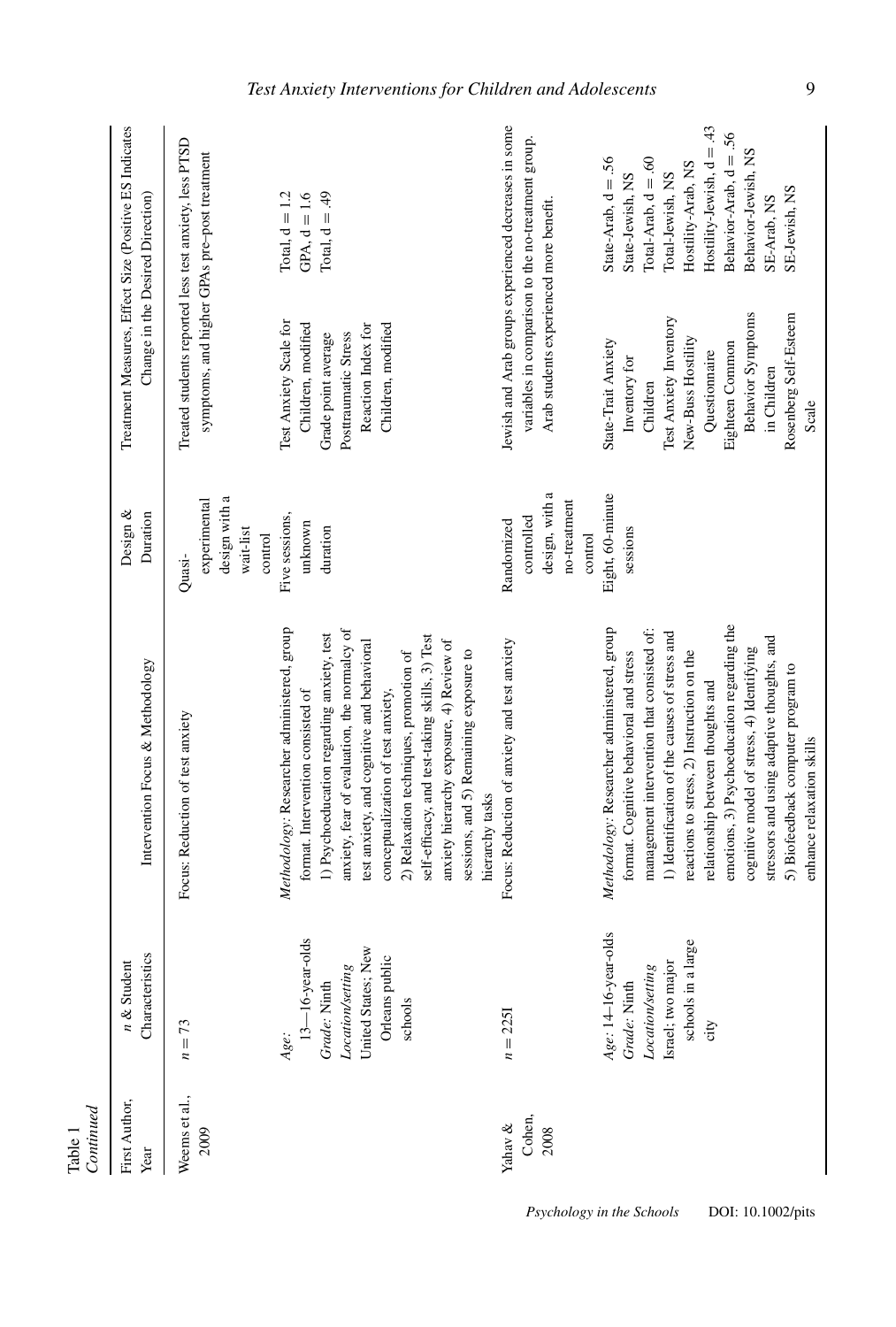The between-group effect size was calculated using the following formula:

$$
d_{treatment-control} = \frac{\bar{X}_{T2} - \bar{X}_{T1}}{S_p} \tag{1}
$$

$$
s_p = \sqrt{\frac{(N_{T2} - 1) SD_{T2}^2 + (N_{T1} - 1) SD_{T1}^2}{(N_{T2} - 1) + (N_{T1} - 1)}}
$$
(2)

When regression was used, the effect size was calculated using the following formula:

$$
d_{treatment-control} = \frac{B_{unstandardized}}{S_p} \tag{3}
$$

The pretest to posttreatment ES was calculated using the following formula:

$$
d_{pre-post} = \frac{\bar{X}_{T2} - \bar{X}_{T1}}{S_p} \tag{4}
$$

$$
S_p = \sqrt{\left(S_{T1}^2 + S_{T2}^2\right)/2}
$$
\n(5)

When ANOVA was used, the between-group effect size was calculated using the following formula:

$$
d_{treatment-control} = 2\sqrt{\frac{F}{N}}
$$
 (6)

## **RESULTS**

#### *Treatment Techniques*

Similar to the evidence-based treatments for generalized anxiety disorders, all of the test anxiety interventions identified in this review were grounded in cognitive or behavioral theory. One study used multiple cognitive–behavioral techniques (e.g., psychoeducation, relaxation techniques, exposure tasks, and rewards in comparison to no treatment; Weems et al., 2009), whereas another study compared cognitive–behavioral techniques without relaxation with relaxation alone, and an attention control (Gregor, 2005). One study each used systematic desensitization (Egbochuku & Obodo, 2005) or relaxation techniques alone (Larson, Ramahi, Conn, Estes, & Ghibellini, 2010). Two studies used biofeedback alone (Bradley et al., 2010) or in combination with cognitive–behavioral techniques (Yahav & Cohen, 2008). Two studies used academic strategy instruction (Carter et al., 2005) or remedial academic instruction in combination with self-instruction (Faber, 2010). Finally, one study used guided mastery techniques (Lal Zinta, 2008), and one used a priming competence technique (Lang & Lang, 2010). Nine of the 10 test anxiety interventions published between 2000 and 2010 indicate that behavioral, cognitive, cognitive–behavioral (CBT), and skill-building approaches to reducing test anxiety are effective for kindergarten to 12th-grade students. The following section will systematically review treatment outcomes by treatment type.

## *Treatment Outcomes*

Weems and colleagues (2009) found that a CBT intervention (*ES* = 1.2) focused on reducing test anxiety for affected ninth-graders following Hurricane Katrina resulted in both significant reductions in test anxiety and posttraumatic stress disorder (PTSD) symptoms for treated youth as compared to students who did not receive the intervention. Additionally, only treated students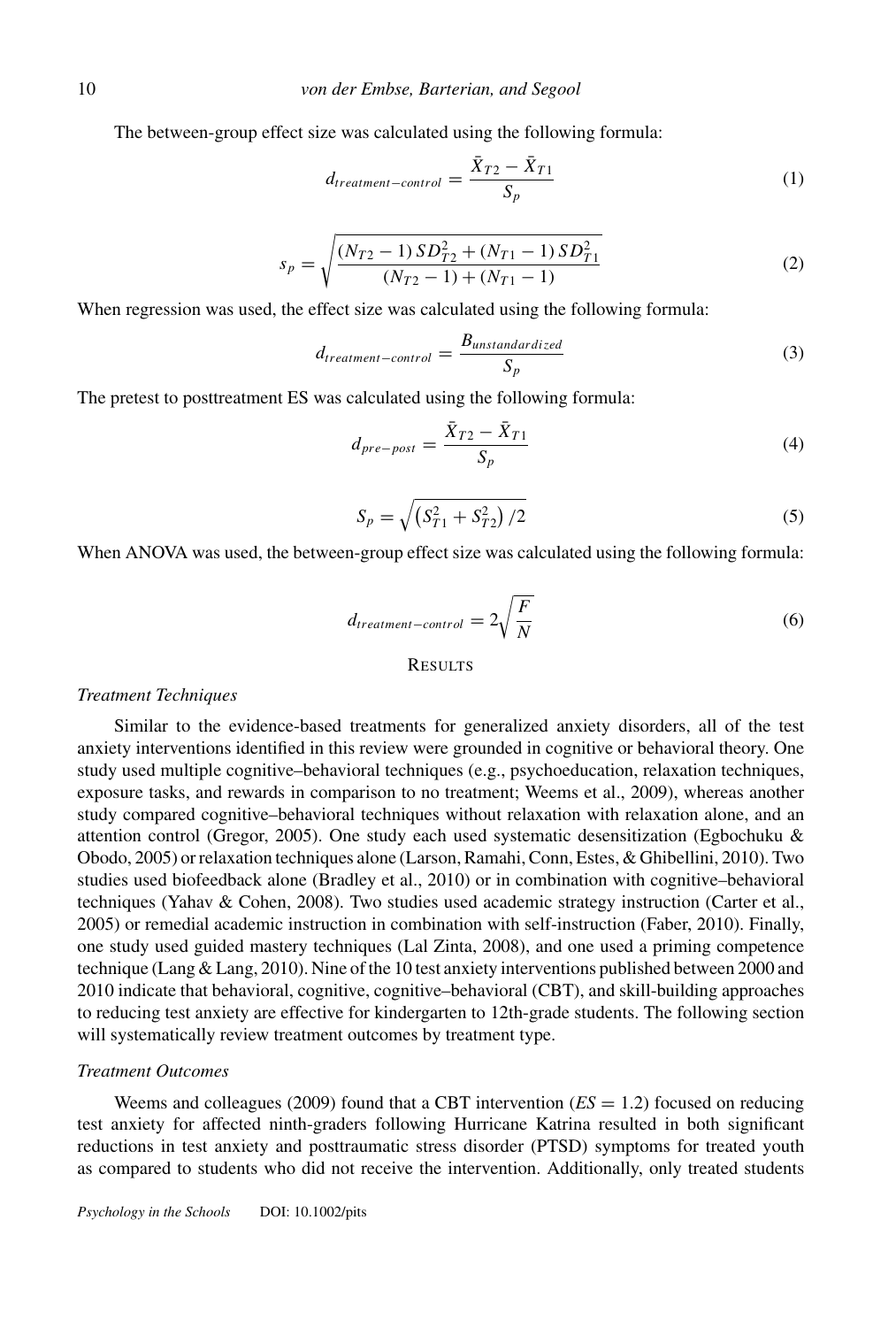experienced a significant increase in their grade point averages (GPA), with intervention "help[ing] to normalize" the GPAs of test-anxious students (Weems et al., 2009, p. 224). Similarly, Gregor (2005) examined the impact of a cognitive–behavioral treatment program in reducing test anxiety among 11th-grade students. A unique aspect of Gregor's study was that it included four groups, facilitating a comparison between four treatment types: CBT without relaxation, relaxation alone, CBT combined with relaxation, and attention control.

Following intervention, teachers rated students in the relaxation alone group, the CBT alone group, and the attention control group as having less anxiety, whereas teachers reported that the combined CBT and relaxation students experienced increased anxiety. Students did not report significant changes in test anxiety across all four groups. Additionally, the combined CBT and relaxation group performed better than expected on the math portion of the standardized test, whereas there were no differences between treatment groups' performance on the English, technology, or science tests. These results led Gregor to conclude that a combined CBT and relaxation treatment is most effective for improving performance on standardized mathematics examinations. Although Gregor found that none of the treatments resulted in significant reductions in self-reported test anxiety, this study was implemented as a universal prevention treatment, and students without test anxiety may have masked test anxiety reductions among high test-anxious students such as those targeted in the Weems et al. study. Taken together, these two studies suggest different outcomes for multimethod cognitive–behavioral approaches in reducing test anxiety among high school students. Replications of multimethod CBT interventions are needed, along with interventions that attempt to determine what specific components of multimethod approaches result in treatment success.

Relaxation techniques alone were found to effectively reduce test anxiety in elementary school students in another study examining the effects of a universal treatment program. Larson and colleagues found that in comparison to no treatment control, selfreported levels of test anxiety significantly decreased among high school students who were taught diaphragmatic breathing and guided progressive muscle relaxation (Larson et al., 2010). This positive finding is supported by teacherreported reductions in anxiety, but not self-reported anxiety among high school students within a relaxation-alone treatment group (Gregor, 2005). These two studies suggest positive treatment outcomes across universal prevention programs teaching students relaxation techniques.

Systematic desensitization alone, without other cognitive–behavioral techniques, was also found to be effective in reducing test anxiety and improving task performance in one study. Egbochuku and Obodo (2005) found that after a systematic desensitization intervention (*ES* = .70), high school students with test anxiety intervention had lower test anxiety levels than students who did not receive the intervention. Systematic desensitization treatments involve the use of relaxation techniques during exposure to feared stimuli, that is, tests, to produce a counterconditioning effect that eventually weakens the relationship between the stimuli and the fear response. As such, this intervention program essentially combines the use of relaxation-alone techniques with exposure techniques, further supporting the use of relaxation alone with other behavioral and/or cognitive techniques to reduce student test anxiety.

Additionally, biofeedback techniques alone and in combination with cognitive–behavioral approaches were supported by promising results in two studies for high school students. Biofeedback techniques are a relatively new type of intervention that involves the use of physiological selfmonitoring devices that provide users with real-time information about typically unconscious bodily processes, that is, heart rate, muscle tension, body temperature. With practice, users can exert control over these processes to attain greater levels of physiological relaxation. Students in the Bradley and colleagues (2010) biofeedback-alone study were found to more easily enter a relaxed state as measured by biological measures of heart rate and skin electrodermal activity (EDA) after receiving the biofeedback intervention than control students. Furthermore, students who received this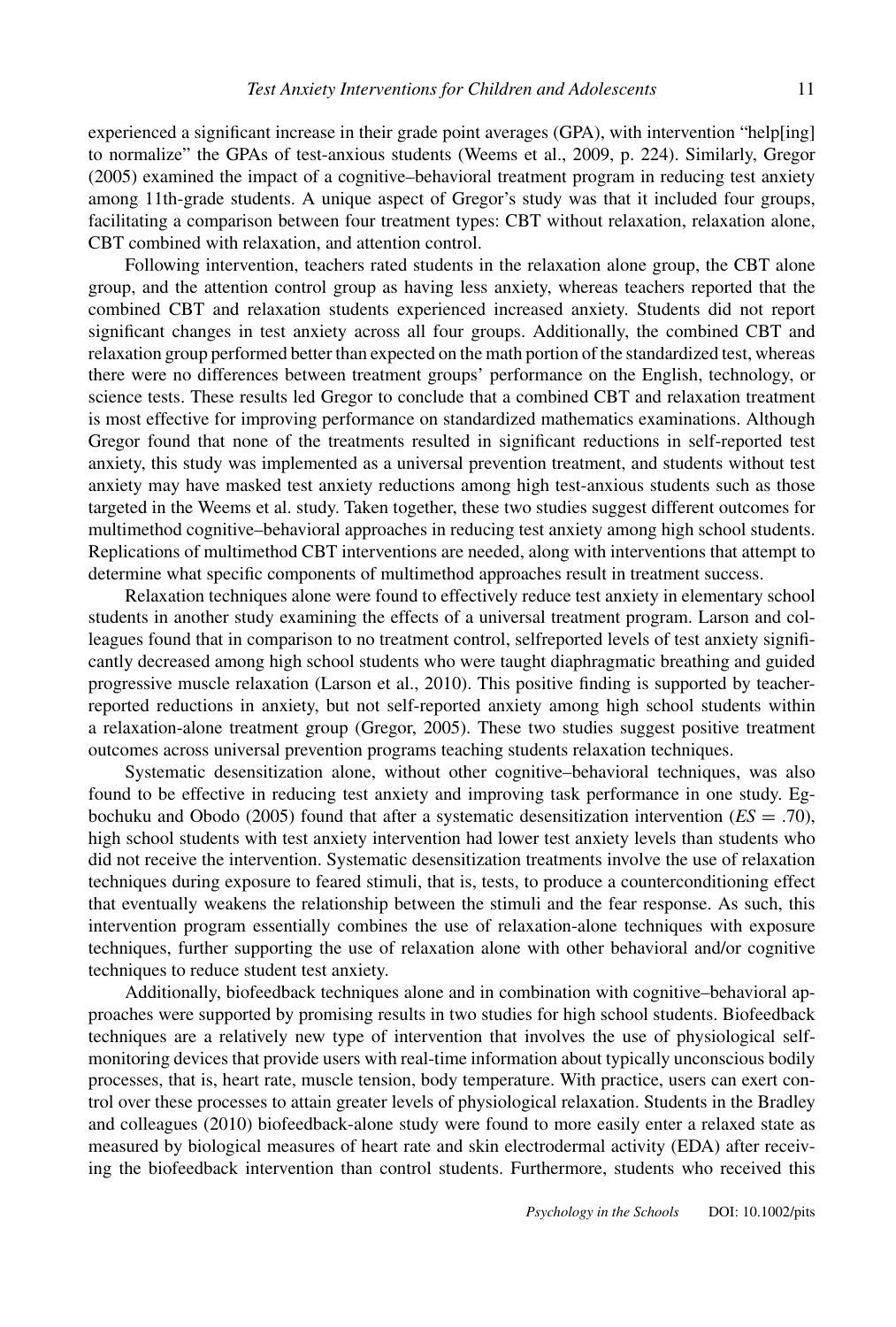intervention reported significantly lower levels of test anxiety and negative affect than students who did not receive the intervention. Finally, intervention students performed significantly better on a high-stakes standardized English language assessment than the control group. Similarly, Yahav and Cohen (2008) implemented a combined biofeedback intervention along with CBT treatment. The authors found that adolescents who received the intervention displayed a significant reduction in test anxiety, state anxiety, and behavioral symptoms in comparison to the control group. Interestingly, success in altering EDA specifically through the biofeedback procedures was significantly related to a reduction in test anxiety and an increase in self-esteem, suggesting that the biofeedback component of the combined treatment was responsible for treatment outcomes. Together, these two studies strongly support the use of biofeedback strategies for reducing test anxiety among adolescents.

Two studies targeting students with identified disabilities used academic interventions to increase students' skills with the goal of decreasing test anxiety and increasing task performance. An intensive academic intervention study conducted by Faber (2010) found that an 80-hour individual intervention focused on teaching spelling techniques to students with dyslexia lowered spelling-specific test anxiety and increased students' scores on spelling achievement tests. Similarly, Carter and colleagues (2005) found that a 9-hour mathematics test-taking strategy intervention designed for two groups of students with learning disabilities, mild mental retardation, or language impairments resulted in significant increases in test performance for both treatment groups and significant decreases in test anxiety for one treatment group. These two studies suggest that skillbuilding interventions result in increased task performance and may result in associated decreases in test anxiety.

Finally, two studies used cognitive strategies to alter students' self-perceptions in order to decrease test anxiety and increase task performance among high school students. Lang and Lang (2010) examined the effect of a brief priming competence task that involved having students write about the characteristics they would expect to observe in someone who is good at solving science and technical problems and think about the qualities of successful people. Results suggest that the task resulted in increased test performance and task engagement for high test-anxious individuals and reduced performance for low test-anxious individuals in comparison to the control group. In contrast to the positive results found for the cognitive priming competence task, Lal Zinta (2008) found that a guided mastery technique involving encouragement, persuasion, and positive and negative feedback about performance on an anagram task did not result in reductions of test anxiety for treated students in comparison to controls. These different outcomes suggest that nonevaluative priming competence-based tasks may be more effective than evaluative tasks in reducing test anxiety.

#### **DISCUSSION**

The purpose of this article was to systematically evaluate and identify effective interventions for test anxiety. Cizek and Burg (2006) have proposed that effective test anxiety interventions generally fall within one of five categories: behavioral, cognitive, cognitive–behavioral, study skills, and test-taking skills. Similarly, meta-analyses have identified cognitive, behavioral, and combined approaches to be effective in treating generalized anxiety disorders (Borkovec & Whisman, 1996; Gould et al., 1997). This review identified empirical support for several promising practices based in behavioral theory (Egbochuku & Obodo, 2005; Larson et al., 2010), cognitive theory (Lang & Lang, 2010), cognitive–behavioral theory (Gregor, 2005; Weems et al., 2009), and in the area of academic skill-building (Carter et al., 2005; Faber, 2010). One relatively new area of test anxiety intervention that has emerged is the use of biofeedback (Bradley et al., 2010; Yahav & Cohen, 2008). The use of biofeedback software in promoting greater conscious control over physiological processes in order to reduce general anxiety disorders is often paired with explicit instruction on relaxation techniques (e.g., Nassau, 2007). Specific to the treatment of test anxiety, the biofeedback software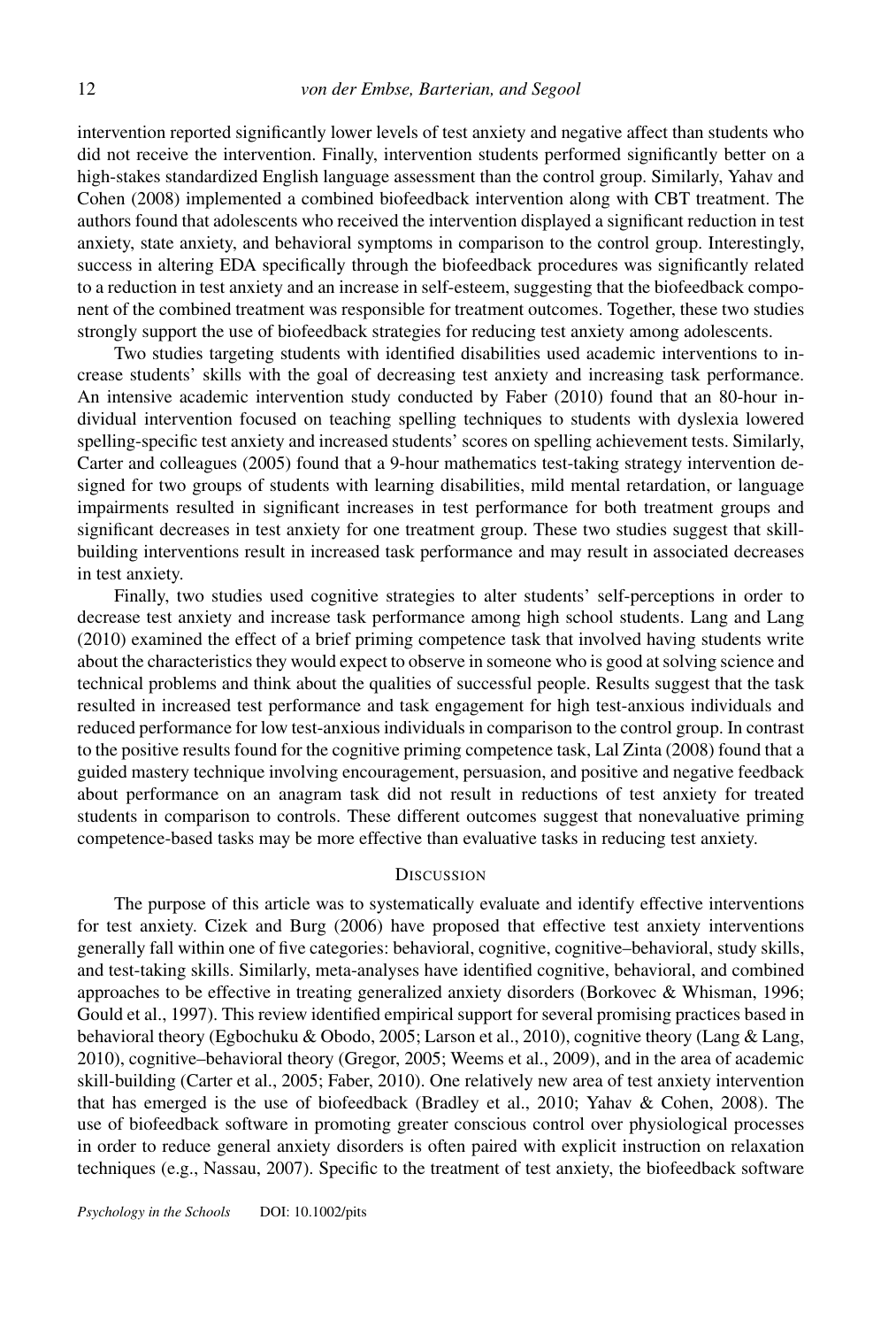program, emWave®, and the TestEdge® learning program have demonstrated positive outcomes for reducing test anxiety and increasing test performance; they can be purchased through the Institute of HeartMath (www.heartmath.org; Bradley et al., 2010).

## *Implications for School Psychologists*

As the use of large-scale standardized test outcomes to make high-stakes decisions about individual students and school systems continues to grow, so too does the pressure surrounding the testing environment. Nearly 25% of students were afflicted with high levels of test anxiety in a recent study (Bradley et al., 2007). However, schools are largely remiss in teaching children the skills necessary to understand and self-regulate the emotional stress and anxiety associated with testing (Greenberg et al., 2003; Mayer, Roberts, & Barsade, 2008), and there have only been four test anxiety treatment studies conducted in U.S. public schools published over the past decade. Moreover, students suffering from high levels of test anxiety perform poorly on tests (Hembree, 1988; McDonald, 2001), which may result in underestimates of student achievement and school effectiveness. School psychologists, as experts within the education system in testing, measurement, and mental health, have an important role to play in ensuring that students' test performance is reflective of their true academic ability through the prevention and treatment of test anxiety.

Within a tiered model of service delivery (e.g., Response to Intervention initiatives), school psychologists can act as leaders in the assessment and treatment of test anxiety. At the universal level, Weems and colleagues (2010) have provided a detailed and thorough description of a test anxiety prevention and intervention program through the University of New Orleans. Freely available test anxiety assessments such as the FRIEDBEN Test Anxiety Scale (Friedman & Bendas-Jacob, 1997) and Children's Test Anxiety Scale (Wren & Benson, 2004) can be used to screen large or targeted groups of students with relative ease and minimal intrusiveness. With this data in hand, school psychologists can identify targeted groups of students or test-anxious students for intervention support. At the group level, multimethod cognitive–behavioral interventions or more specific behavioral, cognitive, or academic interventions can be delivered to targeted classrooms or groups of students with high levels of test anxiety who have not responded to universal prevention and intervention efforts. At the most intensive individual level of service, relaxation training using biofeedback software may be used to teach physiological self-control and to evaluate intervention effectiveness for severely test-anxious individuals (Bradley et al., 2010).

## CONCLUSION AND FUTURE DIRECTIONS

With the increased reliance on large-scale testing outcomes for a variety of educational decisions, educators are obligated to ensure the authentic measurement of student achievement within these high-stakes situations. Minimizing test anxiety will help. School psychologists have a unique opportunity to help test-anxious students manage their anxiety and increase their academic performance. Furthermore, by addressing test anxiety in elementary and secondary schools at a systems level, school psychologists are acting to ensure that the data the school is reporting about the progress students are making is accurate and not diluted by aspects of examination anxiety. Accurate information regarding student knowledge can help schools, districts, and state education departments make informed decisions about where to focus valuable resources.

The evidence-based interventions reviewed in this article can be added to the school psychologist's toolbox to ensure the academic and emotional success of all children and schools. Additionally, there is a critical need for further research that examines the impact of test anxiety reduction programs at the universal, targeted, and tertiary levels for U.S. school children at the elementary, middle, and high school levels. In addition to the four U.S. treatment studies discussed in detail in this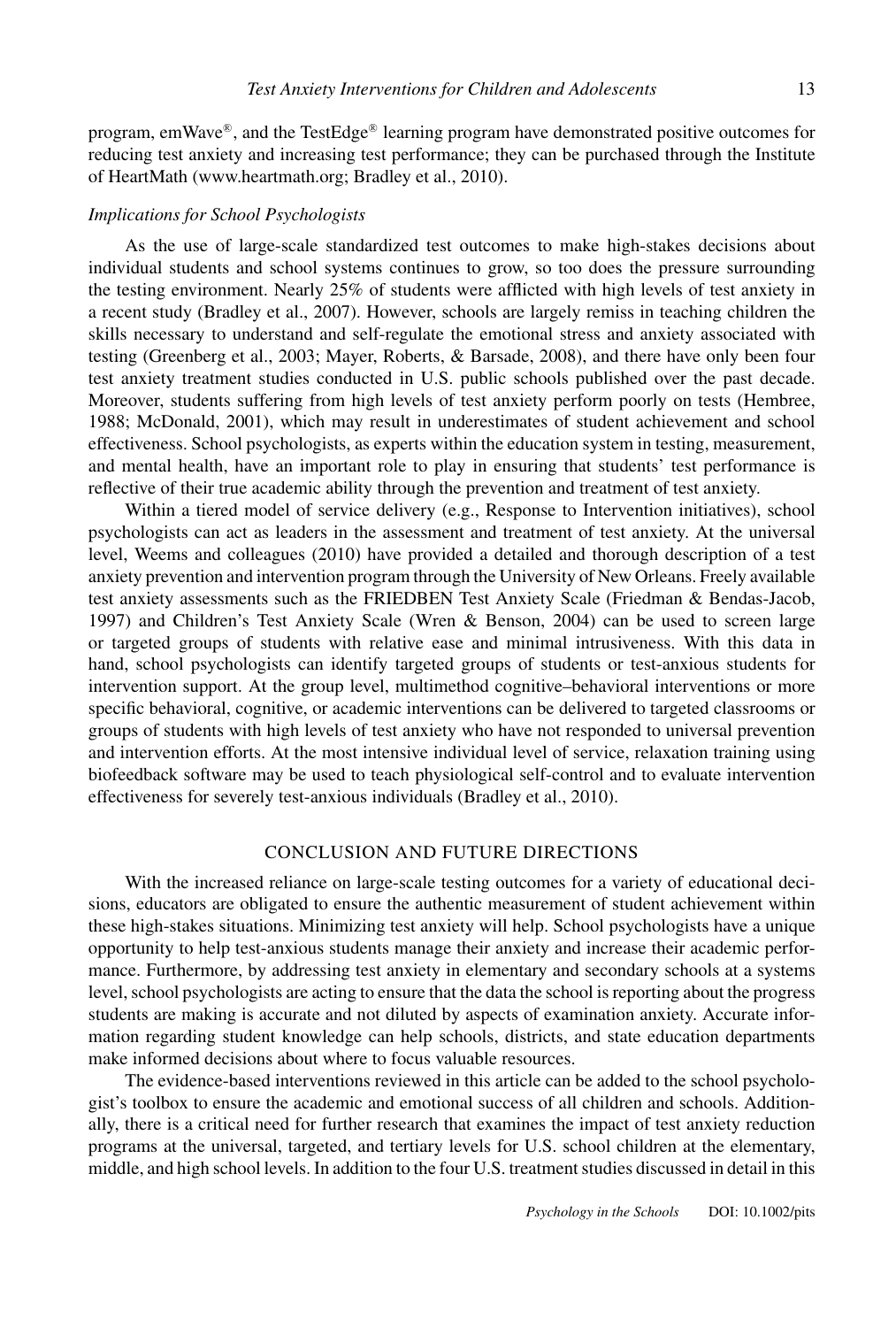review, the authors identified numerous promising U.S. test anxiety treatment studies that were not included due to a lack of data reporting or publication in a nonrefereed journal (e.g., Cheek et al., 2002; von der Embse, 2011; Weems et al., 2010). Practitioners in U.S. public schools are frequently faced with student test anxiety and they are limited by existing literature in making decisions about how to best treat these children, especially young children. We need to support the implementation and dissemination of research that advances school psychologists' knowledge and expertise in the treatment of test anxiety. Practitioners could compare the treatments identified in this review to the much broader evidence base for generalized anxiety disorders.

There are several limitations within the present study. First, a majority of the intervention procedures examined within this study have not been replicated. Therefore, more research needs to be completed to ensure that these are effective practices for school psychologists to implement with various populations. For example, Carter and colleagues (2005) examined the use of a skillbuilding intervention in a large urban school district. Although the authors found promising results in this setting, these findings may not generalize to other settings (e.g., rural schools). Second, a majority of these studies were conducted outside of the United States. Because school systems operate differently around the world and in different cultures, it is possible that an intervention that may effectively address test anxiety in another country may not be as effective in the United States because of varying contextual factors between the countries. Third, the research that was discussed in this review was obtained from articles that were published in English in peer-reviewed journals. Therefore, this review lacks information provided by unpublished dissertations or articles published in other languages.

#### **REFERENCES**

#### *(Articles with \* indicate articles included in the review)*

- Borkovec, T. D., & Costello, E. (1993). Efficacy of applied relaxation and cognitive behavioral therapy in the treatment of generalized anxiety disorder. Journal of Consulting and Clinical Psychology, 61, 611 – 619.
- Borkovec, T. D., & Whisman, M. A. (1996). Psychosocial treatment for generalized anxiety disorder. In M. Mavissakalian & R. Prien (Eds.), Long-term treatment of anxiety disorders. Washington, DC: American Psychiatric Association.
- Bradley, R., McCraty, R., Atkinson, M., Arguelles, L., Rees, R. A., & Tomasino, D. (2007). Reducing test anxiety and improving test performance in America's schools: Results from the TestEdge national demonstration study. Boulder Creek, CA: HeartMath Research Center, Institute of HeartMath, Publication No. 07-04-01.
- \* Bradley, R., McCraty, R., Atkinson, M., Tomasino, D., Daugherty, D., & Arguelles, L. (2010). Emotion self-regulation, psychophysiological coherence, and test anxiety: Results from an experiment using electrophysiological measures. Applied Psychophysiology and Biofeedback, 35, 261 – 283.
- \* Carter, E. W., Wehby, J., Hughes, C., Johnson, S. M., Plank, D. R., Barton-Arwood, S. M., et al. (2005). Preparing adolescents with high-incidence disabilities for high-stakes testing with strategy instruction. Preventing School Failure,  $49, 55 - 62.$
- Cheek, J. R., Bradley, L. J., Reynolds, J., & Coy, D. (2002). An intervention for helping elementary students reduce test anxiety. Professional School Counseling, 6(2), 162.
- Cizek, G., & Burg, S. (2006). Addressing test anxiety in a high stakes environment. Thousand Oaks, CA: Corwin Press.

Cohen, J. (1988). Statistical power analysis for the behavioral sciences (2nd ed.). Hillsdale, NJ: Erlbaum.

- Connor, M. J. (2003). Pupil stress and standard assessment tasks (SATs): An update. Emotional and Behavioural Difficulties,  $8(2)$ ,  $101 - 107$ .
- \* Egbochuku, E., & Obodo, B. (2005). Effects of systematic desensitisation (SD) therapy on the reduction of test anxiety among adolescents in Nigerian schools. Journal of Instructional Psychology, 32, 298 – 304.

Ergene, T. (2003). Effective interventions on test anxiety reduction. School Psychology International, 24(3), 313 – 328.

- \* Faber, G. (2010). Enhancing orthographic competencies and reducing domain-specific test anxiety: The systematic use of algorithmic and self-instructional task formats in remedial spelling training. International Journal of Special Education, 25, 78 – 88.
- Friedman, I. A., & Bendas-Jacob, O. (1997). Measuring perceived test anxiety in adolescents: A self-report scale. Educational and Psychological Measurement, 57(6), 1035 – 1046.
- Gould, R. A., Otto, M. W., Pollack, M. H., & Yap, L. (1997). Cognitive behavioral and pharmacological treatment of generalized anxiety disorder: A preliminary meta-analysis. Behavior Therapy, 28, 285 – 305.